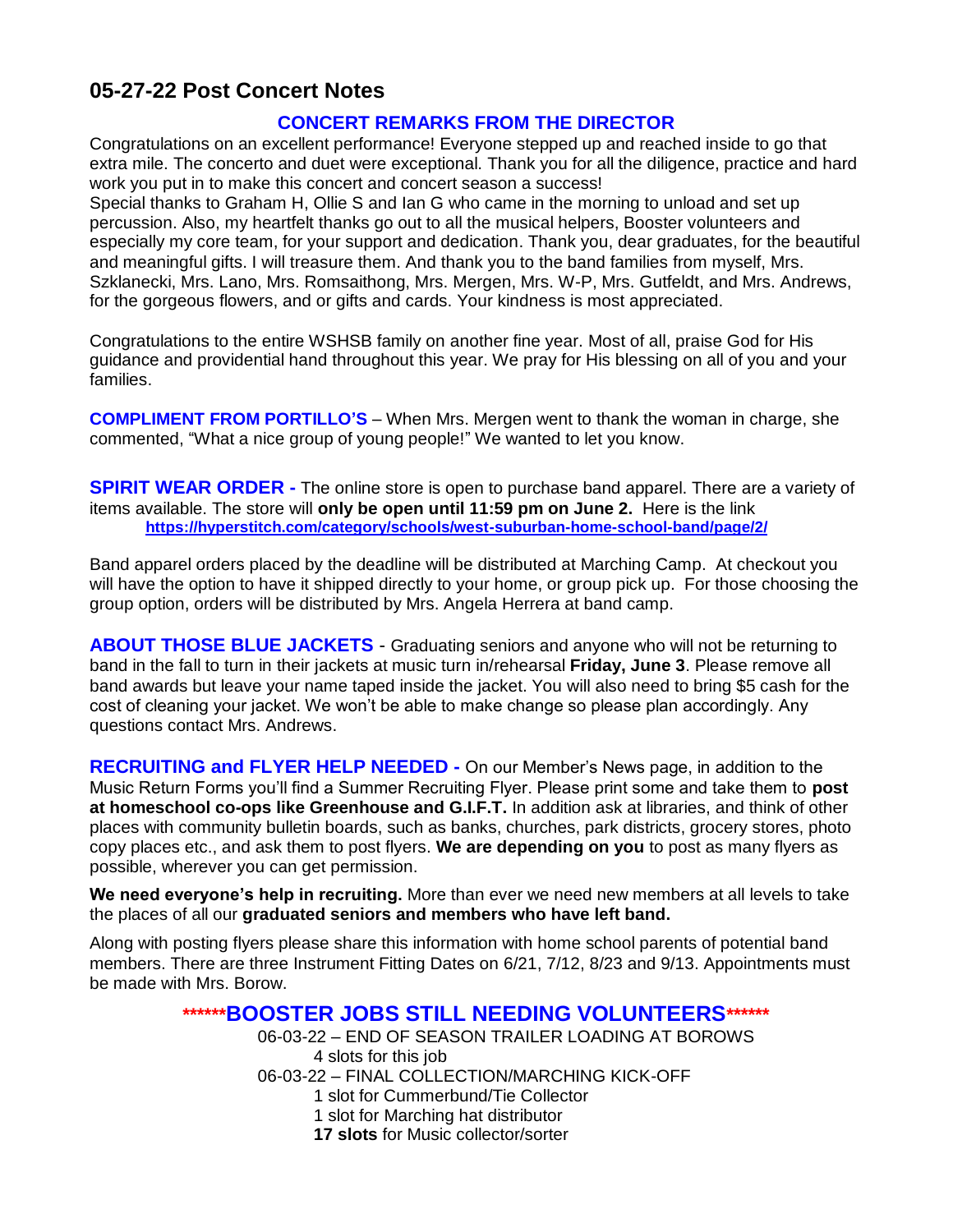**LOST AND FOUND – GOING, GOING, GONE** Any items remaining in Lost and Found after June 3 will be given away or thrown out. Check the container at the table to see if you recognize anything.

**AUDITION AID VIDEO LINK –** Here is the link to the helpful YouTube created by past and present WSHSB members – LINK → [How to Audition for the WSHSB](https://www.youtube.com/watch/3GLwboUAldw)

**CONCERT RECORDINGS -** We wish to remind you that recordings from past concerts are available to listen to. There is a link at the top of our Music Resources page. The 5/27 concert was recorded and will be added. We will alert you when that happens. Your patience is appreciated.

## **IMPORTANT DATES AND DEADLINES**

**June 3** – End of Year Gathering **CADETS MUST ATTEND WITH JR, SR, SYM**

**Percussionists should arrive at 4:15 to set-up**

#### **5:00 – 6:00 or 7:00pm Percussion/drumline practice for Summer Marching 6:00 – 7:30pm**

- Return of all band music as specified in the notes
- **Return of ALL WSHSB rental/loaner instruments (whether keeping or returning) for the ANNUAL INSTRUMENT INVENTORY/CHECK**
- Return of all other band property
- Marching music and hat distribution
- Music filing/organizing by parent volunteers

#### **7:30 – 9:00pm**

Launch of Marching Band Camp

• Preliminary marching camp kick-off and music practice - **bring your instrument, lyre and flip-folder loaded with your marching music**. All marching musicians must attend this preliminary marching practice.

#### **June 8,9,10** –**Mandatory Pre-camps – i.e. special camp sessions**

#### at Corpus Christi Church, Carol Stream; **1-4 pm each day**

**08 Wednesday –** Any student/adult (adults if schedule allows) totally new to

marching or others as listed on our Summer Marching webpage, including any new (non-musician) students for guard unit.

- **09 Thursday –** PERCUSSION All current and new marching percussionists
- **10 Friday –** Rank Leader Camp for those who've been rank leaders before and volunteer

to offer their services in the training of new marchers, also Senior or Symphonic band members interested in being a rank leader

Attendance on this day **WILL NOT GUARANTEE** your role as a rank leader in marching camp or at parades.

The director will decide and assign rank leaders based on multiple criteria including: actual marching ability, leadership skills, marching camp attendance as well as prior AND current parade commitments.

### **June 13 – 17 Monday through Friday - 9am to 12pm –– MANDATORY FULL MARCHING CAMP**

at Kane County Fairgrounds, 525 S Randall Rd, St. Charles, IL

**~~~~~~~~~~~~~~~~~~~~~~~~~~~~~~~~**

# *VERY IMPORTANT- Cadets must come June 3*

June 3 is the final Concert Season Meeting after the Spring Concert AND official start of SUMMER MARCHING TRIMESTER. **ALL CADETS MUST ATTEND.** Band members arrive at **6:00pm** to do returns, etc. All marching percussionists must arrive earlier at **5:00pm** for Summer Marching drumline practice.

- Return completed Cadet Music Return Form along with sheet music for Dancin' on the Bayou as well as Sanctus and Start Spangled Banner if not already returned. The fine for any full size missing music is \$4.00. You are expected to pay your fines when you return your music. Come prepared to do so.
- MANDATORY Return/check-in (Cadets included) of all WSHSB rental/loaner instruments **(whether keeping or returning)** for the **ANNUAL INSTRUMENT INVENTORY/CHECK.**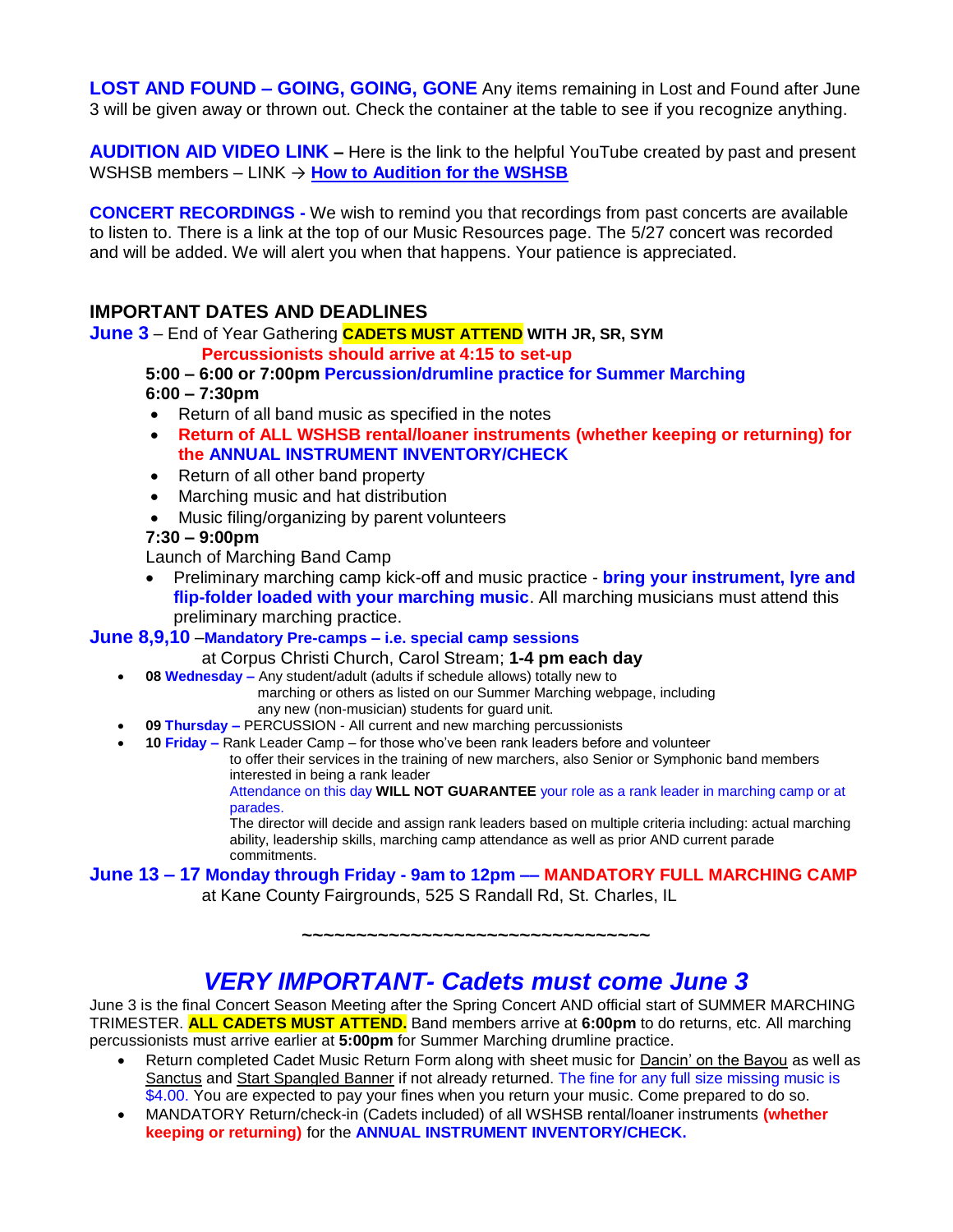- Return of any/all other band property
- Music filing/organizing by parent volunteers
- **6:00pm Cadets** coming to marching camp **MUST ATTEND** on 6/3 for preliminary marching camp practice. **Bring your instrument, lyre and flip-folder loaded with music already distributed.**

**Those not marching may leave after they have completed their return(s).**

**NOTE TO CADET PARENTS:** The sooner you start this, the better. Review the Junior audition requirements with your student. It would be most productive to have them start practicing now. At the top of our Audition webpage see the document "Suggested Strategy for Auditioning." Also watch the Audition Aid Video Link above. **Reminder:** Correctly performing rhythms is a large factor in audition results and overall progression as a musician. It is essential for those interested in placing higher within any band or moving up a band.

**~~~~~~~~~~~~~~~~~~~~~~~~~~~~~~~~~**

## **Attention Cadets, Jr. Sr. and Sym. members**

- **Arrive ON TIME, June3. Percussionists at 5pm, wind players at 6pm.**
- **It is mandatory for ALL band members to return -**
	- **1. WSHSB sheet music which must be checked-in for each band and combined** (*See last page of these notes for music to return or keep*)
	- **2. Any WSHSB owned instruments for the Annual Instrument Inventory and Condition Check. This includes those who may be keeping their WSHSB owned instrument over the summer, whether for auditions and/or for marching. If you have not yet paid your summer rental fee it is now OVERDUE.**
- **Cadets participating in camp MUST ATTEND on 6/3 for distribution of any remaining summer music and preliminary marching practice.**
- **Jr. Sr. Sym. Members – Return your bow-tie and cummerbund. Please check for any extra bow ties at home. Many have gone missing.**
- **If you are ill and cannot attend you MUST get your music with the associated Music Return Form(s) and any other band property including bow-tie and cummerbund to another band member so it can all be returned on June 3.**
- **DO NOT return/bring these things to the Borow house nor ask them to return them for you.**
- **Those not marching may leave after they have completed all required return(s).**

**~~~~~~~~~~~~~~~~~~~~~~~~~~~~~~~~~~~~~~~~~~~**

# **June 3 COLLECTION STATIONS**

You may visit collection stations in any order and return later if the line is long. There will not be separate stations for each band, all music goes to any one music collection volunteer. **There will be one place where all fines will be tallied and must be paid on 6/3.** All those participating in summer marching will continue with the steps listed below under **For Marching Camp**.

When you have visited all necessary collection stations, those not participating in summer marching are free to go.

**1. Cummerbunds and Bow Ties -** All cummerbunds and bow ties are to be returned. Hand it to a volunteer at the table. Do not just lay it down. You need to be sure that you are checked off by a volunteer for each item you return. If it is not recorded that you returned these items, you will be billed for them.

#### \*\*\*\* RULE FOR RETURNING BOW TIES \*\*\*\*

If your bow tie is coming apart you have one of two choices when returning it  $-$ Make the necessary sewing repairs with red thread before returning it and owe nothing. Pay \$5 along with the unrepaired bow tie. Make it known that it needs repair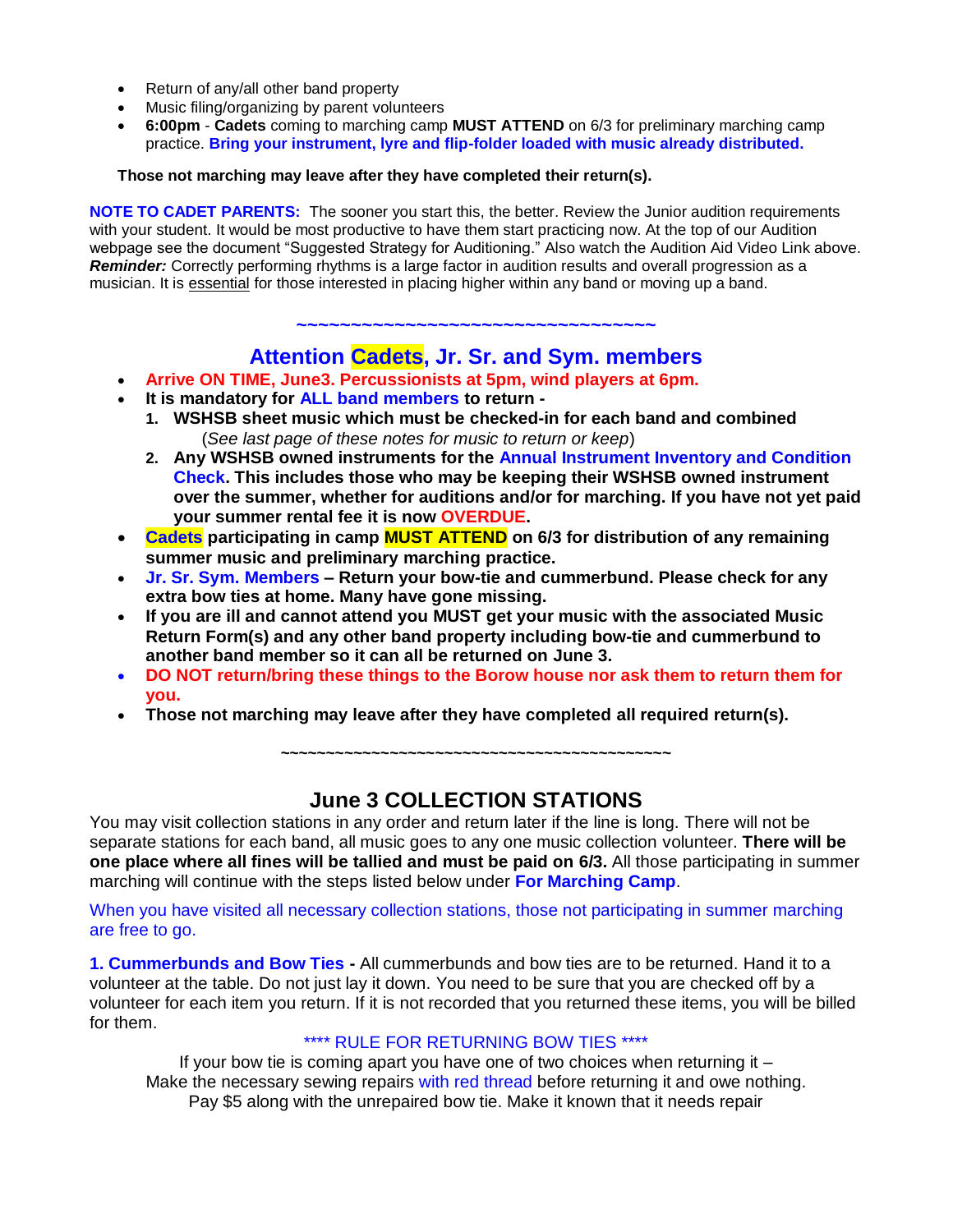**2. Blue Band Blazers and Band-Owned Black Pants -** if you are not returning to band in the fall or if you are returning in fall but have outgrown your jacket and/or pants –

**Return jackets** to the Jacket/Pants coordinator, NOT MRS. BOROW, with \$5 cash and your name label inside. We will have the jacket dry-cleaned. We have eliminated the need for jackets to be returned dry cleaned with tag/receipt attached.

Any questions contact Mr. or Mrs. Andrews [\(pkohnandrews@gmail.com](mailto:pkohnandrews@gmail.com) 630-377-1318) **Return pants** laundered.

Those returning to band will be fitted for a different jacket and/or pants in the fall.

**3. WSHSB Band-Owned Instruments - ALL** band-owned instruments must be checked-in even if you plan to use one over the summer. Take your instrument into **Room 601**. **This is the only time of the year that we are able to re-inventory all band-owned instruments. Adult helpers must also check in** the band-owned instrument they have been using, as we need to make all of them available to incoming Cadets in the fall. **CADETS** who are keeping their WSHSB owned instrument over the summer, whether for auditions and/or for marching, **MUST come on June 3 at 6pm** for the **ANNUAL INSTRUMENT INVENTORY AND CONDITION CHECK**.

Our first priority is to provide rental instruments to new Cadets*.* After Cadets are taken care of, remaining band members will be accommodated. You will receive an instrument once they are inventoried and checked over. There is no guarantee that anyone will have the same exact instrument they played previously.

**SUMMER INSTRUMENT RENTALS -** If you have a WSHSB owned instrument for the summer, **marching or not**, the summer rental fee was due on April 29. If you have not yet paid it is now **OVERDUE**. Please remit by/on June 3 with a completed rental form.

**4. MUSIC RETURNS -** With the exceptions for marching camp and football game participants, there should be **no original music remaining** in anyone's folder, or in piles in your home*.* Keep any photocopies you made for yourself. See the list on the last page and instructions on the Music Return Forms. Unless instructed to do so, **do not keep ANY music for the future.** All music is redistributed and part assignments can and do change.

#### **For the June 3 Music Collection–**

- **1. BEFORE YOU LEAVE HOME, FORMS MUST BE PRINTED for every band for which you have music to return plus a form for returning COMBINED MUSIC.**
	- a. Print only your name on the form(s) you need and bring them with you.
	- b. DO NOT CHECK ANY OF THE OTHER BOXES ON THE FORMS.
	- c. Instructions for returning music are on the form itself.
- **2. MUSIC MUST BE ARRANGED in the order as listed on each band's Music Return form.** You will be sent to the end of the return line if your music is not in order.

#### **3. AT VILLAGE CHURCH**

- Go to any collection volunteer. There are not separate stations for each band. Return any/all music to one volunteer. Cadet, Junior, Senior, Symphonic, and Combined music each has its own music return form. Cadets only need to use their CADET form.
- Give your music w/form to the one of the volunteers at the table. The volunteer will record only those titles that are missing or damaged. There is a fine of **\$4 per full size song and \$1 for marching size**, for damaged (in our judgment) or lost/unreturned music. Bring cash or a check with you. **All fines are due June 3.**

**AMNESTY RETURNS – ODDS AND ENDS -** If you find you have any other music that should have been returned in a previous trimester or any other **originals** of titles not included in the lists below, now is your chance. Write your first and last name on a slip of paper and clip it together with your amnesty returns. Give it to the same volunteer.

 After all music is returned, whether or not you owe anything, bring all your form(s) to the Tally, Fees and Fines person.

#### **TALLY AND FINES**

There will be one person collecting all music return forms and fines, marching registrations and rentals and fees.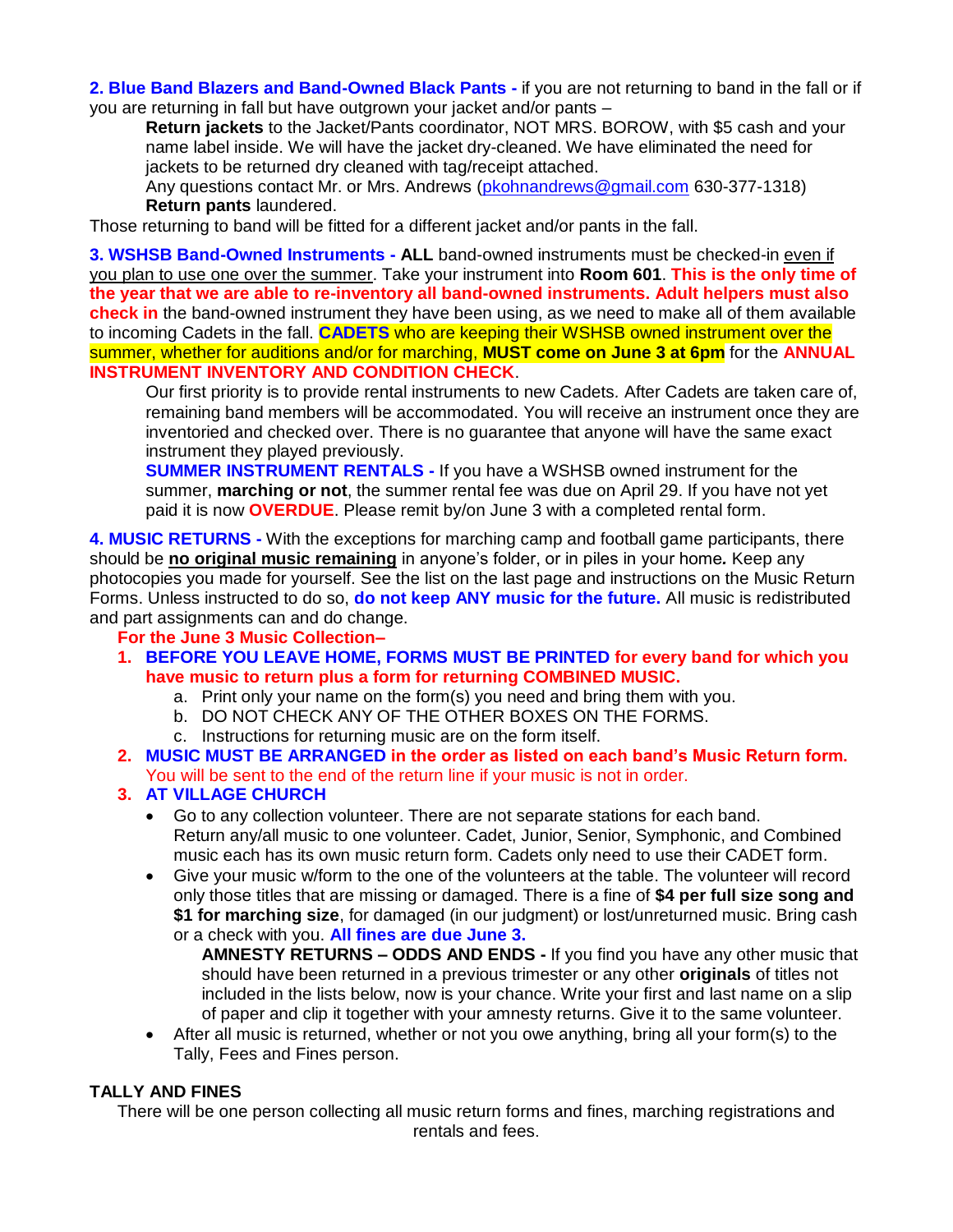# **All Marching Camp participants**

**For June 3 practice, you must bring your instrument, lyre and flip-folder LABELED with your name**

# **AND**

### **Flip-folder should be loaded with marching and/or band music you are to keep. See list on last page.**

**After** you have turned in all music, bow ties, and cummerbunds, rental instruments for inventory check, etc., anyone participating in marching camp needs to do the following –

- **Forms and Fees -** All outstanding summer marching registration and instrument rental forms and fees must be turned to the Tally and Fines person. Remember - No checks will be accepted without a completed form and vice-versa.
- Check your band folder for any additional music that might be there.
- Wait patiently for music collections to be completed before practice begins.
- **Summer Percussion equipment will be distributed at the drum line rehearsal and taken home the evening of June 3.** Be sure to take carriers, lyres, snares, cymbals, basses and beaters home with you as well. You will be personally responsible for the safe keeping of the equipment while in your care and you must return it in the fall.

**DRESS CODE FOR CAMP -** There are to be **no short-shorts or tank tops**, and no low-cut, skimpy or tight-fitting tops worn to camp. There should be no bare midriffs or shoulders. Everyone must wear good shoes that cover and support your feet, **no sandals or flip-flops.**

**~~~~~~~~~~~~~~~~~~~~~~~~~~~~~~~~~~~~~~~~~~**

## **Music to Return or Keep – Be Sure to Print Your Music Return Forms If the spring concert was your last performance with the WSHSB and you are not returning to band in the fall, return all your music on 6/3.**

# **CADET**

Dancin' on the Bayou **Sanctus** Stars and Stripes Forever

# **JR**

Victory Overture Activity March Satin Doll **Sanctus** On the Road Again Song of the Telegraph Volga Boat Song CUT Schumann Suite CUT

## **SR**

Overture for Winds Air for Band Convoy! La Ultima Noche Sabre Dance Swedish Hymn of Praise Andrew Lloyd Webber in Concert Springtime Festival CUT Adios Muchachos CUT Hymn of Thanksgiving CUT Jamaican Holiday CUT Jamaican Jaunt CUT Sunnyland Overture CUT